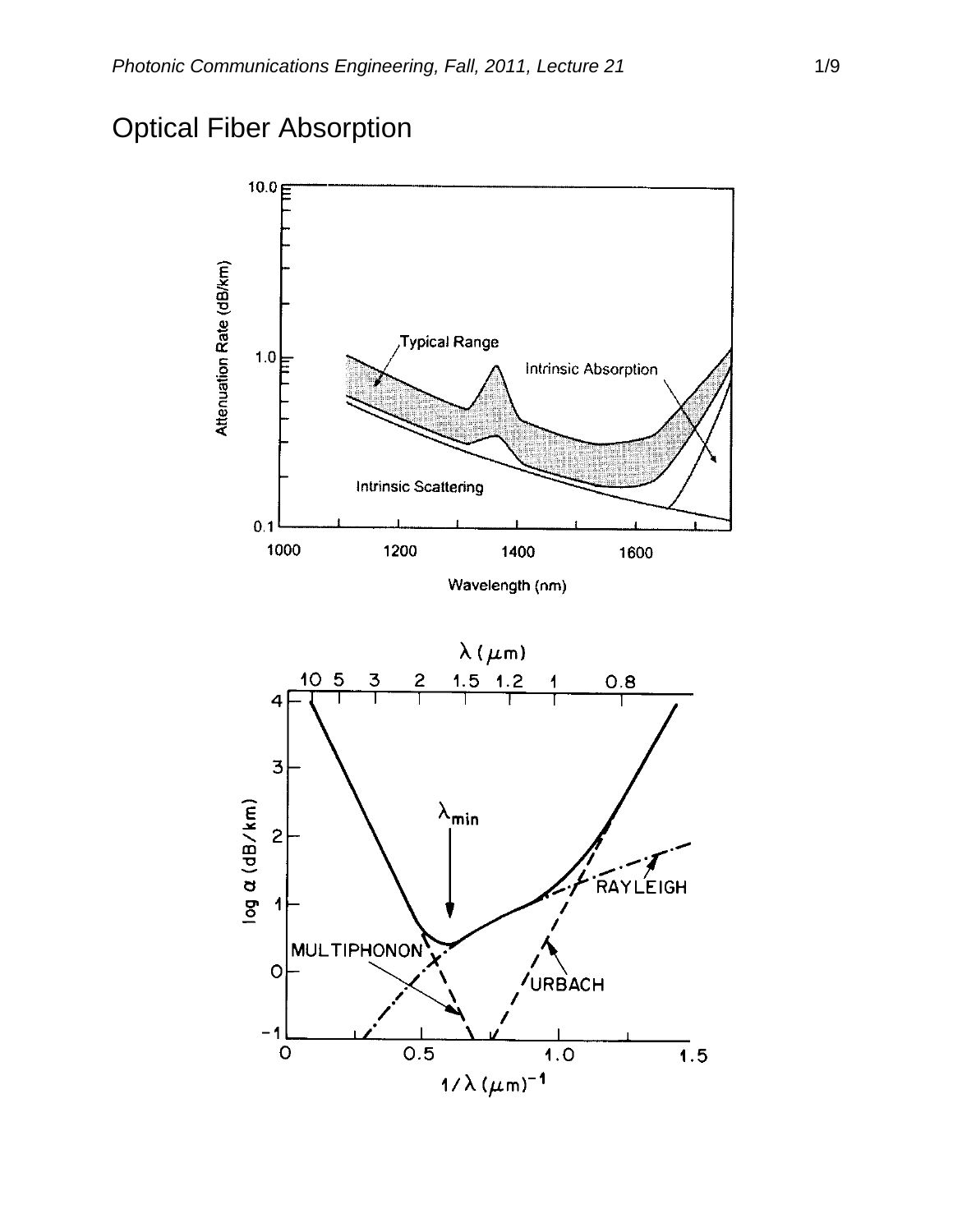$$
\Delta p(t) = \Delta \varepsilon E(t)
$$
\n
$$
p = \Delta \varepsilon E_0
$$
\n
$$
P_{rad} = \frac{\omega^4 p^2}{12\pi \varepsilon_0 c^3} = \frac{\omega^4 (\Delta \varepsilon)^2 E_0^2}{12\pi \varepsilon_0 c^3}
$$
 (power radiated by one scatterer)\n
$$
\overline{P}_{rad} = \frac{\omega^4 (\Delta \varepsilon)^2 E_0^2}{12\pi \varepsilon_0 c^3} N
$$
 (power radiated per unit volume)\nThis gives a wavelength dependent loss\n
$$
\Delta \cos \frac{1}{\varepsilon_0 c^3}
$$

$$
Loss \sim \frac{1}{\lambda_0^4}
$$

Best values: ~ 0.2 dB/km @ 1550 nm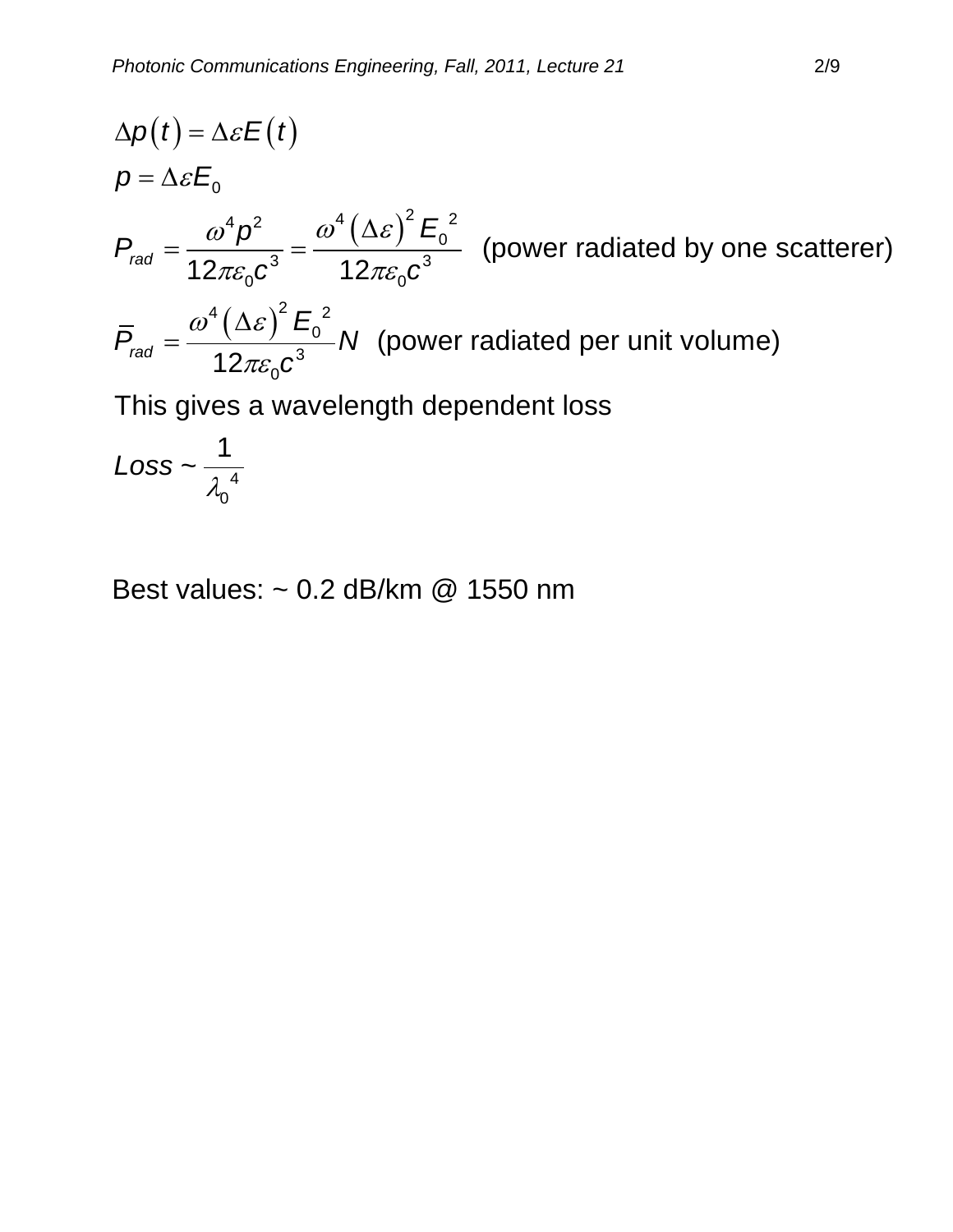#### **Modal Dispersion**



Schematic illustration of light propagation in a slab dielectric waveguide. Light pulse entering the waveguide breaks up into various modes which then propagate at different group velocities down the guide. At the end of the guide, the modes combine to constitute the output light pulse which is broader than the input light pulse.

© 1999 S.O. Kasap, *Optoelectronics* (Prentice Hall)



Figure 6.1. Short temporal pulses experience pulse spreading in a dispersive media. If they are not separated by enough time they will begin to overlap.

#### **Group Velocity Dispersion**

Plane Waves in Dispersive Media

Phase Velocity = 
$$
\frac{\omega}{k} = \frac{c}{n}
$$
  
Group Velocity:  $v_g = \frac{d\omega}{dk} = \frac{c}{n_g}$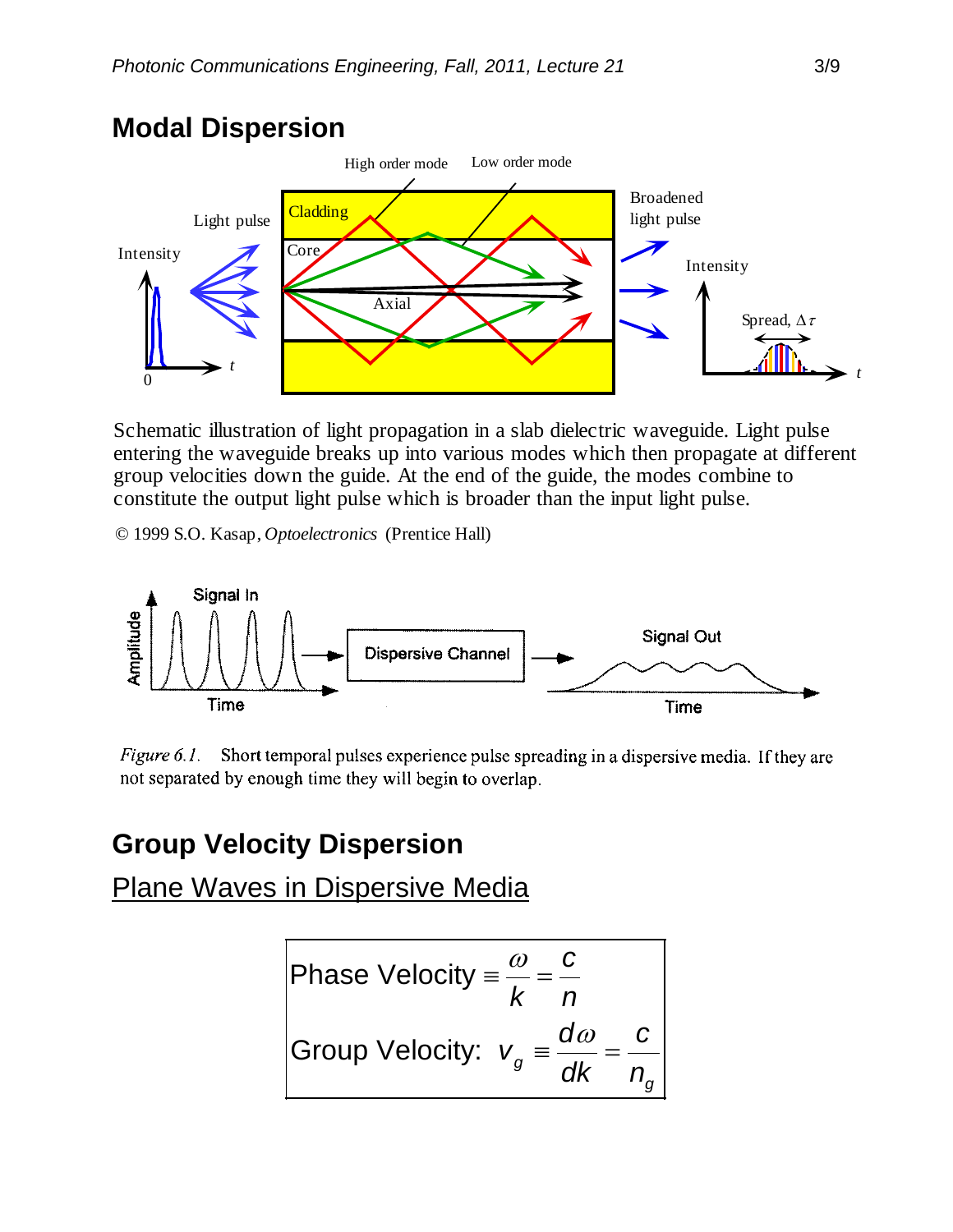

Figure 2.8 Variation of refractive index n and group index  $n_g$  with wavelength for fused silica.

*From Fiber-Optic Communication Systems, 2nd Ed., Agrawal*

The curve for  $n_q$  shows that longer wavelengths travel faster near 1.0 micron, slower near 1.55 micron, and about the same as shorter wavelengths near 1.3 micron. This causes pulse spreading for pulses with wavelength centered near 1.0 micron and 1.55 micron, but not for optical pulses with center wavelengths near 1.3 micron.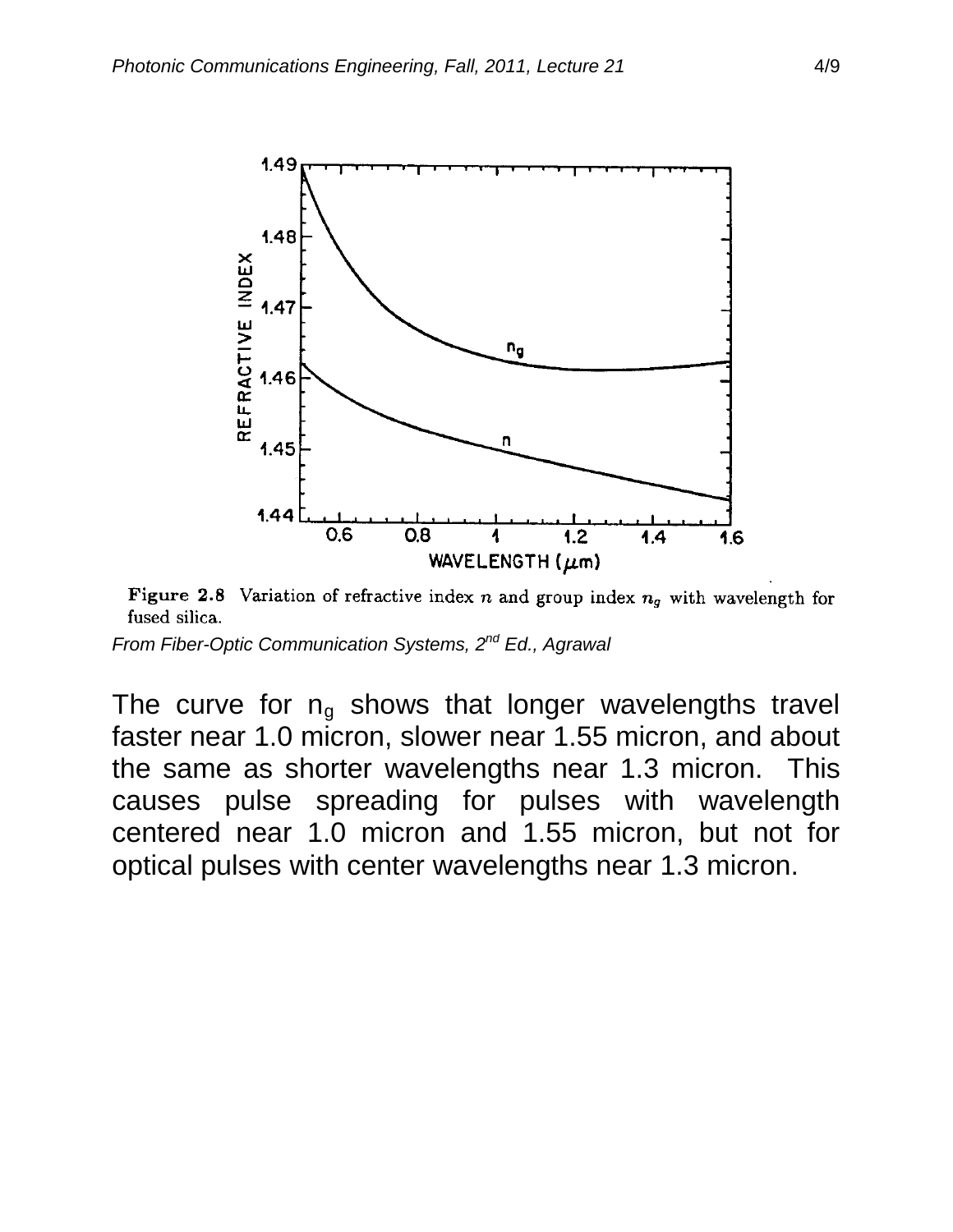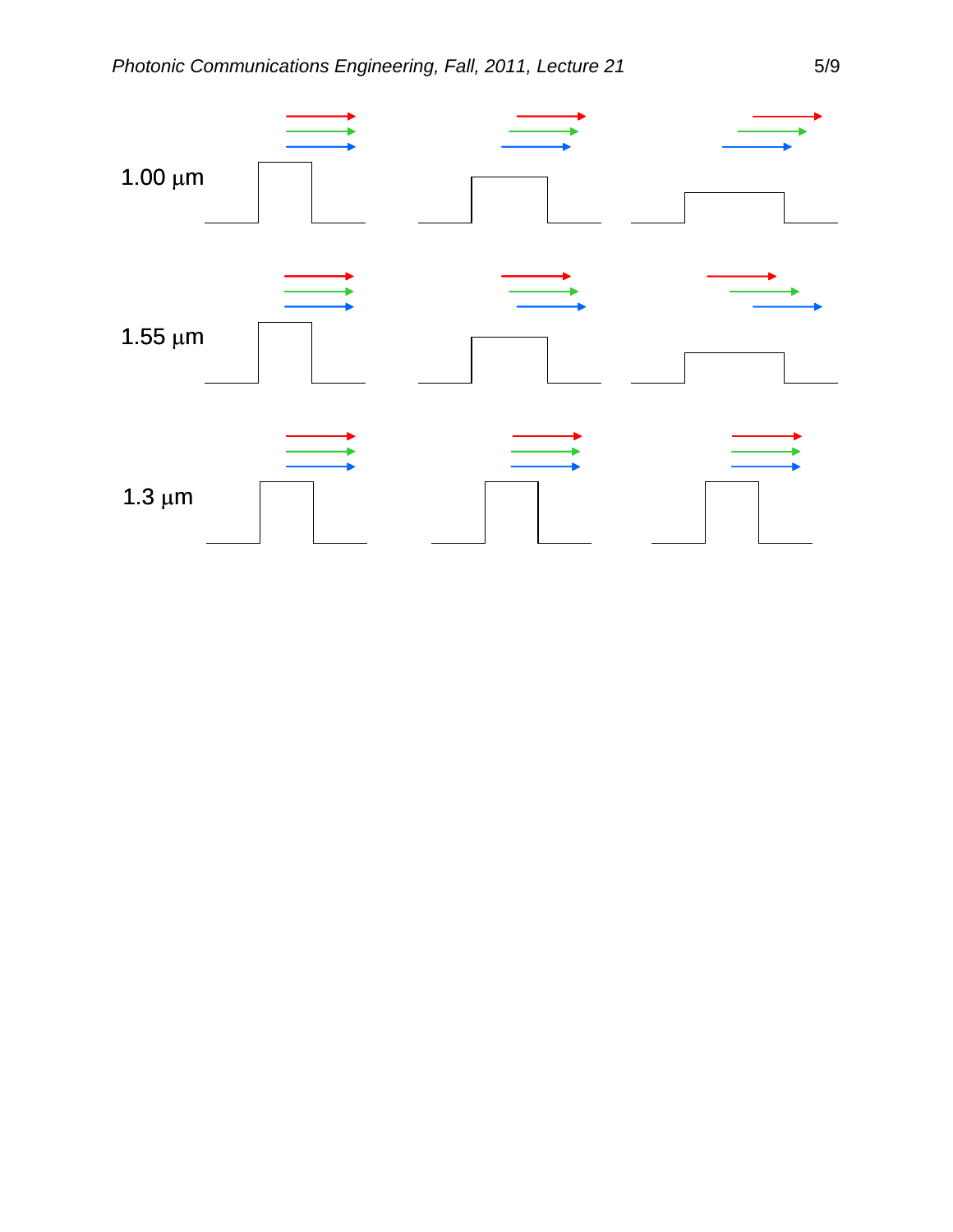## Group Velocity Dispersion in Optical Waveguides



Different wavelengths travel at different group velocities because of:

- 1. changing optical path length due to a changing refractive index  $n_1$
- 2. changing optical path length due to a changing  $\theta$ (required in order to maintain constructive interference between the bouncing waves)

Definitions for Guided Waves

Phase Velocity = 
$$
\frac{\omega}{\beta} = \frac{c}{n_{\text{eff}}}
$$
  
\nGroup Velocity:  $v_g = \frac{d\omega}{d\beta} = \frac{c}{n_g}$   
\nGroup Delay:  $\tau = \frac{1}{v_g} = \frac{d\beta}{d\omega} = \frac{1}{c} \frac{d\beta}{dk_o}$   
\nDisperson Parameter:  $D = \frac{d\tau}{d\lambda_o}$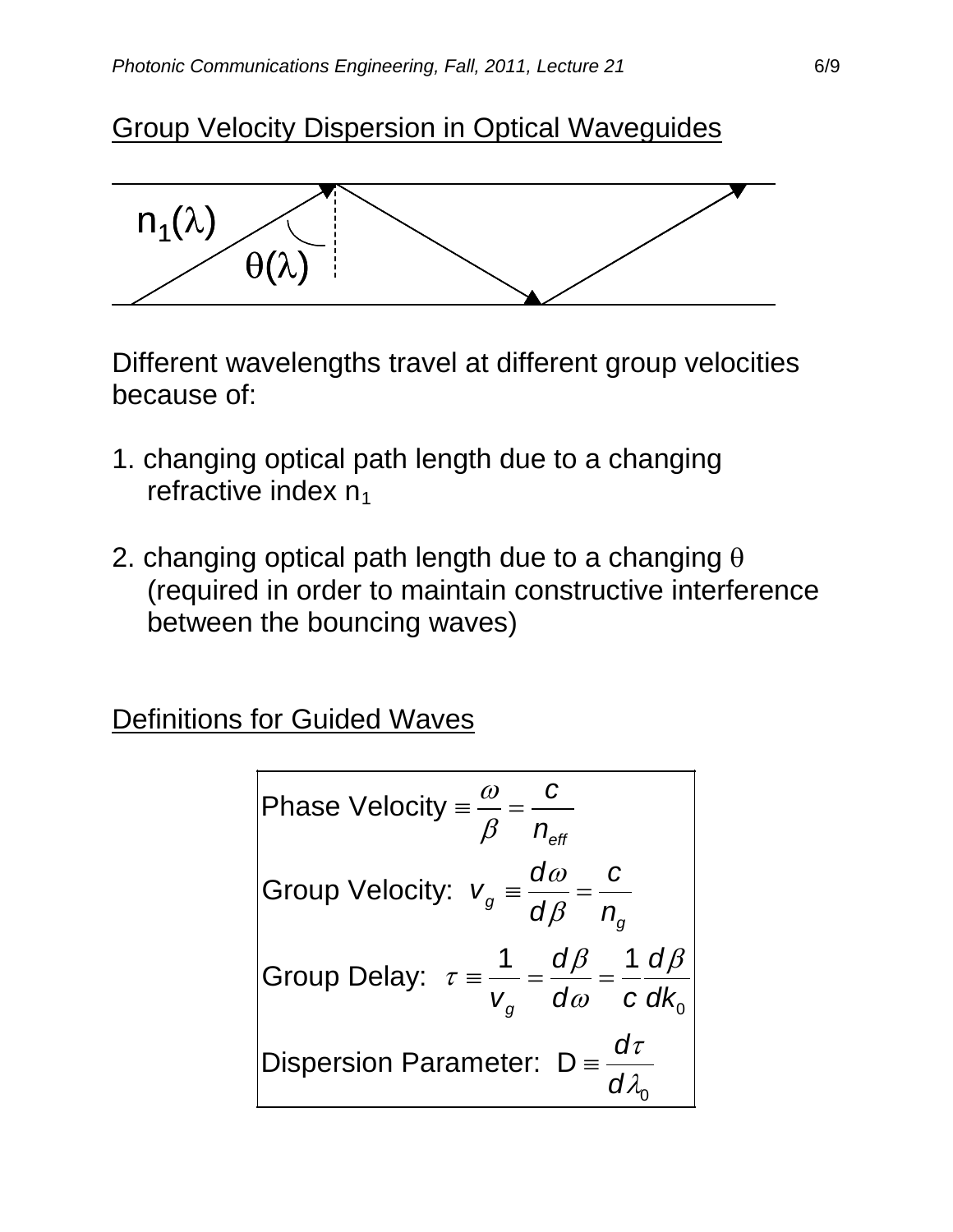

Figure 11.9 Dispersion of a single mode fiber. (After D. B. Keck [12].) *From Elements of Photonics, Volume II, Iizuka*

$$
D_{\text{total}} = D_{\text{mat}} + D_{\text{wg}}
$$

### Pulse Spreading

$$
\Delta \tau_{total} = \sqrt{\left(\Delta \tau_{mat} + \Delta \tau_{wg}\right)^2 + \left(\Delta \tau_{modal}\right)^2}
$$

$$
\Delta \tau_p^f = \sqrt{\left(\Delta \tau_p^i\right)^2 + \left(\Delta \tau_{tot}\right)^2}
$$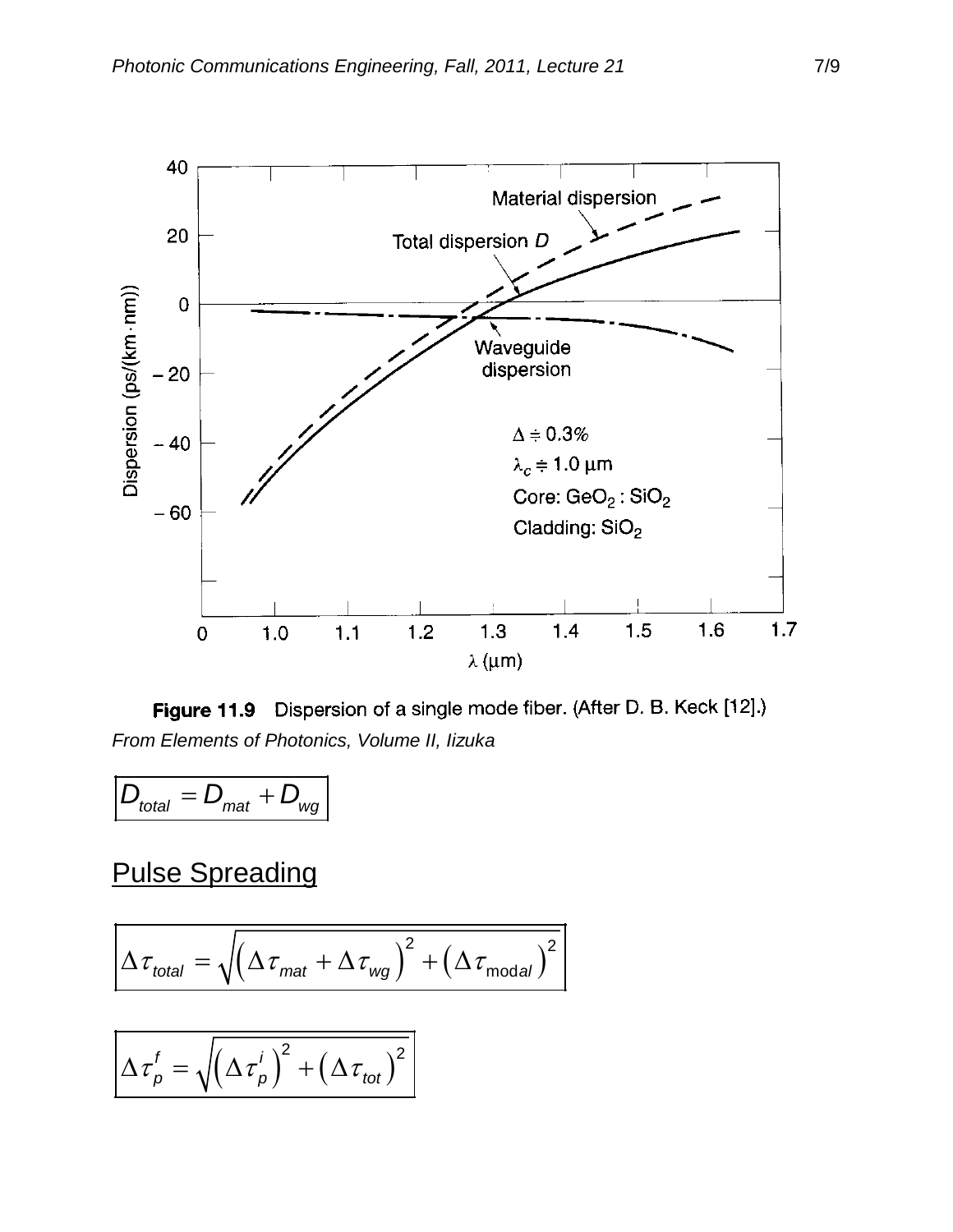Example:



A binary optical signal with on-off keying, non-return-zeroformat, and a data rate of 100 gigabits per second (10 psec per bit), a wavelength of 1.0  $\mu$ m is transmitted in a standard, single mode optical fiber. The frequency spread for an optical pulse can be taken to be the transform limit (i.e.  $\approx$  one over the pulse width). Estimate the distance the optical signal can travel in the fiber before pulse spreading due to group velocity dispersion becomes a problem (i.e. pulses double in width).

$$
\Delta \tau_{tot} = D_{total} \times L \times \Delta \lambda
$$

$$
\Rightarrow L = \frac{\Delta \tau_{tot}}{D_{total} \cdot \Delta \lambda}
$$

Pulse spreading is a problem when  $\Delta \tau_p^f = 2\Delta \tau_p^i = 20ps$ .

Since 
$$
\Delta \tau_p^t = \sqrt{(\Delta \tau_p)^2 + (\Delta \tau_{tot})^2}
$$
,

pulse spreading becomes a problem when  $\Delta \tau_{tot} = \sqrt{\left( \Delta \tau_{p}^f \right)^2 - \left( \Delta \tau_{p}^i \right)^2} = 17.32 ps.$